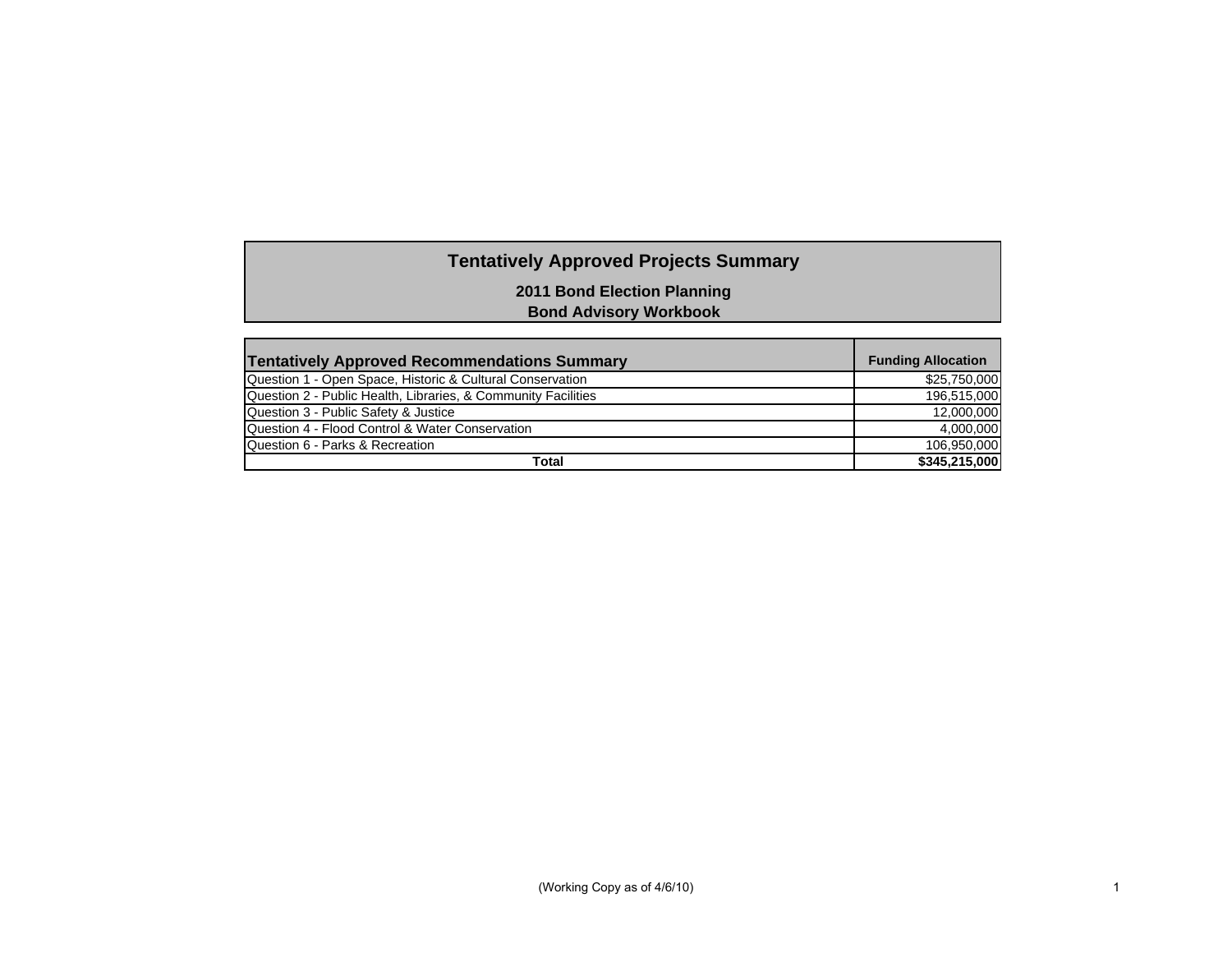### **TENTATIVELY APPROVED PROJECT RECOMMENDATIONS**

|                |     | Question 1 - Open Space, Historic & Cultural Conservation                       | <b>Funding</b>    |                                |
|----------------|-----|---------------------------------------------------------------------------------|-------------------|--------------------------------|
| <b>Dept</b>    | ID  |                                                                                 | <b>Allocation</b> | <b>Committee Approval Date</b> |
| FC.            |     | Floodprone and Riparian Land Acquistion                                         | \$5,000,000       | 4-Jan-10                       |
| HP             | 103 | Archaeological Site Acquisitions: Marana Mounds, Valencia Site, Cocoraque Butte | 1,500,000         | $4-Jan-10$                     |
| HP             | 108 | Site Interpretation/Preservation                                                | 2,000,000         | $4-Jan-10$                     |
| H <sub>P</sub> | 109 | Vail Area Historic Sites                                                        | 250,000           | 4-Jan-10                       |
| HP.            | 111 | Steam Pump Ranch Rehabilitation                                                 | 2,000,000         | 16-Oct-09                      |
| HP             | 115 | Historic Ft. Lowell Park - Master Plan Implementation                           | 5,000,000         | 16-Oct-09                      |
| OS.            |     | Davis Monthan Approach Corridor Open Space Acquisitions                         | 5,000,000         | 4-Jan-10                       |
| <b>PR</b>      | 80  | Canoa Ranch Historic Interpretive Center (Parks and CR project)                 | 5,000,000         | 4-Jan-10                       |
|                |     | Total                                                                           | \$25,750,000      |                                |

|             |      | <b>Question 2 - Public Health, Libraries &amp; Community Facilities</b> | <b>Funding</b>    |                                |
|-------------|------|-------------------------------------------------------------------------|-------------------|--------------------------------|
| <b>Dept</b> | ID   |                                                                         | <b>Allocation</b> | <b>Committee Approval Date</b> |
| <b>CD</b>   |      | Affordable Housing Program                                              | \$30,000,000      | $4-Jan-10$                     |
| CD          | 2    | Neighborhood Reinvestment Program                                       | 30,000,000        | $4-Jan-10$                     |
| <b>CD</b>   | 3    | Pima County Comprehensive Housing Center                                | 1,000,000         | 19-Mar-10                      |
| <b>FM</b>   |      | One Stop Career Center                                                  | 4,500,000         | 16-Oct-09                      |
| <b>FM</b>   | 8    | Arizona Sonora Desert Museum - Education Facility Phase III             | 2,000,000         | 16-Oct-09                      |
| <b>FM</b>   | 9    | Green Valley Government Center Master Plan Implementation               | 2,000,000         | 19-Mar-10                      |
| <b>FM</b>   | 11   | Pima County Community College Health Education Campus                   | 40,000,000        | 19-Mar-10                      |
| <b>FM</b>   | 34   | LSB - Asbestos Abatement and Fire Sprinklers                            | 2,000,000         | 19-Mar-10                      |
| <b>FM</b>   | 35   | West Valencia Branch Library                                            | 6,000,000         | 19-Mar-10                      |
| <b>FM</b>   | 45   | Sahuarita Branch Library                                                | 6,675,000         | 16-Oct-09                      |
| <b>FM</b>   | 48.2 | Joyner-Green Valley Library Renovation and HVAC                         | 1,660,000         | 16-Oct-09                      |
| <b>FM</b>   | 49   | Columbus Library Expansion and Remodeling                               | 2.100.000         | 16-Oct-09                      |
| <b>FM</b>   | 51   | Flowing Wells Branch Library                                            | 2,910,000         | 16-Oct-09                      |
| <b>FM</b>   | 54   | Pima County Animal Care Center (PACC) Improvements                      | 22,000,000        | 18-Dec-09                      |
| <b>FM</b>   | 77   | Fairgrounds Infrastructure Improvements                                 | 3,000,000         | 16-Oct-09                      |
| <b>FM</b>   | 84   | Marana Health Center Expansion                                          | 3,000,000         | 19-Mar-10                      |
| <b>FM</b>   | 92   | Ajo Community Golf Course                                               | 320,000           | 19-Mar-10                      |
| <b>FM</b>   | 96   | Art of the American West - Tucson Art Museum                            | 5.000.000         | 19-Mar-10                      |
| <b>FM</b>   | 97   | Theresa Lee and Tuberculosis Clinic Relocation                          | 4,000,000         | 19-Mar-10                      |
| <b>FM</b>   | 104  | Catholic Comm Services - Sahuarita-Green Valley Clinic                  | 700,000           | 16-Oct-09                      |
| <b>FM</b>   | 105  | Catholic Comm Services - Vail Area Clinic                               | 700.000           | 16-Oct-09                      |
| <b>FM</b>   | 106  | Catholic Comm Services - Quincy Douglas Center                          | 700,000           | 16-Oct-09                      |
| <b>FM</b>   | 107  | Tucson Children's Museum - New Museum                                   | 5,000,000         | 19-Mar-10                      |
| <b>PR</b>   | 75   | Green Valley Performing Arts/Learning Center III                        | 16,000,000        | 19-Mar-10                      |
| <b>PR</b>   | 106  | New Tucson Girl's and Boy's Chorus Building                             | 1,250,000         | 19-Mar-10                      |
| <b>PR</b>   | 235  | Freedom Park Adult Learning Center                                      | 4,000,000         | <b>Need Vote</b>               |
|             |      | <b>Total</b>                                                            | \$196,515,000     |                                |

|             |    | <b>Question 3 - Public Safety &amp; Justice</b>  | <b>Funding</b>    |                         |
|-------------|----|--------------------------------------------------|-------------------|-------------------------|
| <b>Dept</b> | םו |                                                  | <b>Allocation</b> | Committee Approval Date |
| <b>FM</b>   |    | 15.3 Superior Court 8th Floor Tenant Improvement | \$12,000,000      | 18-Dec-09               |
|             |    | Total                                            | \$12,000,000      |                         |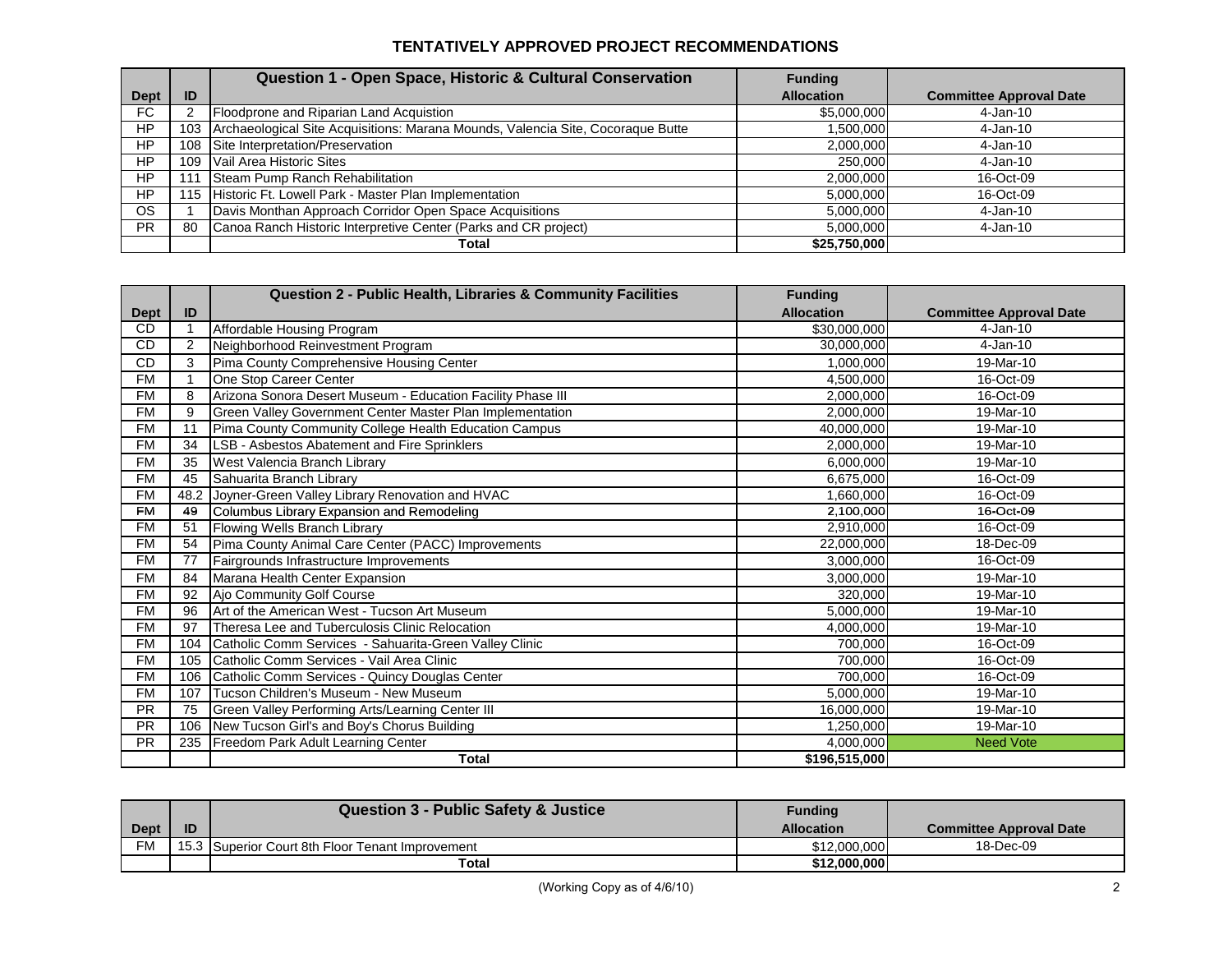### **TENTATIVELY APPROVED PROJECT RECOMMENDATIONS**

|             |    | <b>Question 4 - Flood Control &amp; Water Conservation</b> | <b>Funding</b>    |                                |
|-------------|----|------------------------------------------------------------|-------------------|--------------------------------|
| <b>Dept</b> | ID |                                                            | <b>Allocation</b> | <b>Committee Approval Date</b> |
| <b>FC</b>   | 44 | Reclaimed Water to Protect Cienega Creek                   | \$4,000,000       | 16-Oct-09                      |
|             |    | Total                                                      | \$4,000,000       |                                |

|                          |                | <b>Question 6 - Parks and Recreation</b>                             | <b>Funding</b>    |                                |
|--------------------------|----------------|----------------------------------------------------------------------|-------------------|--------------------------------|
| <b>Dept</b>              | ID             |                                                                      | <b>Allocation</b> | <b>Committee Approval Date</b> |
| <b>PR</b>                | $\overline{4}$ | <b>Udall Park Expansion</b>                                          | \$4,000,000       | 16-Oct-09                      |
| PR.                      | 5              | <b>Jacobs Park Recreation Center</b>                                 | 4.000.000         | 16-Oct-09                      |
| <b>PR</b>                | 6              | Reid Park Zoo Africa Expansion                                       | 3,750,000         | 16-Oct-09                      |
| <b>PR</b>                | 13             | Southeast Regional Park (Esmond Station Regional Park) (Tier 2)      | 2,400,000         | 18-Dec-09                      |
| $\overline{\mathsf{PR}}$ | 18             | El Pueblo Center Improvements                                        | 2,000,000         | 16-Oct-09                      |
| PR                       | 19             | Freedom Center Expansion                                             | 2,000,000         | 16-Oct-09                      |
| PR                       | 20             | <b>Reid Park Improvements</b>                                        | 2,000,000         | 16-Oct-09                      |
| <b>PR</b>                | 28             | <b>Lincoln Park Improvements</b>                                     | 1,500,000         | 16-Oct-09                      |
| <b>PR</b>                | 29             | <b>Purple Heart Park Expansion</b>                                   | 1.500.000         | 16-Oct-09                      |
| <b>PR</b>                | 77             | Shooting Sports Program Site Improvements                            | 3,000,000         | 16-Oct-09                      |
| PR                       | 86             | Lawrence Community Center and Swimming Pool                          | 6,500,000         | 16-Oct-09                      |
| PR                       | 93             | Yaqui Park Community Center (Tier 1)                                 | 2,350,000         | 18-Dec-09                      |
| <b>PR</b>                | 95             | Flowing Wells, Kino and Other Swimming Pool Renovations              | 1,500,000         | 16-Oct-09                      |
| <b>PR</b>                | 96             | Model Airplane Parks                                                 | 1,500,000         | 16-Oct-09                      |
| <b>PR</b>                | 97             | Avra Valley Watchable Wildlife Site                                  | 750,000           | 16-Oct-09                      |
| <b>PR</b>                | 103            | Rillito Race Track Conversion (Tier 1)                               | 14,000,000        | 18-Dec-09                      |
| $\overline{PR}$          | 109            | Curtis Park Skateboard Park and Improvements                         | 1,600,000         | 16-Oct-09                      |
| $\overline{\mathsf{PR}}$ | 110            | George Mehl Family Foothills Park                                    | 4,000,000         | 16-Oct-09                      |
| <b>PR</b>                | 115            | Ted Walker Park Sporting Dog Training Site                           | 2.500.000         | 16-Oct-09                      |
| <b>PR</b>                | 116            | Lawrence Park Improvements (Tier 1)                                  | 3,000,000         | 18-Dec-09                      |
| <b>PR</b>                | 138            | Benson Highway Park Development & Land Acquisition (Tier 1)          | 5,400,000         | 18-Dec-09                      |
| $\overline{PR}$          | 141            | <b>Robles Community Park</b>                                         | 1,630,000         | 16-Oct-09                      |
| $\overline{PR}$          | 185            | Coronado Middle School Athletic Fields Upgrades                      | 2,850,000         | 16-Oct-09                      |
| $\overline{PR}$          | 188            | <b>Flowing Wells High School</b>                                     | 1,000,000         | 16-Oct-09                      |
| <b>PR</b>                | 189            | <b>Flowing Wells Junior High</b>                                     | 1,750,000         | 16-Oct-09                      |
| PR                       | 201            | <b>Oury Pool Renovations</b>                                         | 620.000           | <b>Need Vote</b>               |
| <b>PR</b>                | 217            | James D. Kriegh Park Upgrades                                        | 1,000,000         | 16-Oct-09                      |
| $\overline{PR}$          | 226            | JVYC/Ochoa Gym                                                       | 1.000.000         | 16-Oct-09                      |
| PR                       | 237            | Flowing Wells District Park Expansion                                | 1,200,000         | 16-Oct-09                      |
| $\overline{\mathsf{PR}}$ | 239            | Corona Foothills School & Sycamore School Sports Fields Improvements | 1,850,000         | 16-Oct-09                      |
| <b>PR</b>                | 246            | Old Vail Middle School Sports Fields Improvements                    | 1.600.000         | 16-Oct-09                      |
| <b>PR</b>                | 264            | Hohokam Community Sports Fields and Hohokam Park                     | 3,900,000         | 16-Oct-09                      |
| <b>PR</b>                | 266            | PC Southeast Regional Park (Fairgrounds) - Horse Racing Facility     | 6,500,000         | 16-Oct-09                      |
| PR                       | 267            | Sentinel Park - A Mountain Park Improvement Project                  | 2,500,000         | 16-Oct-09                      |
| PR                       | 273            | Kory Laos Freestyle Memorial BMX Park                                | 1,300,000         | 16-Oct-09                      |
| $\overline{PR}$          | 274            | Indoor Sports Complex Curtis Park - formally Kino Regional Park      | 9,000,000         | 16-Oct-09                      |
|                          |                | <b>Total</b>                                                         | \$106,950,000     |                                |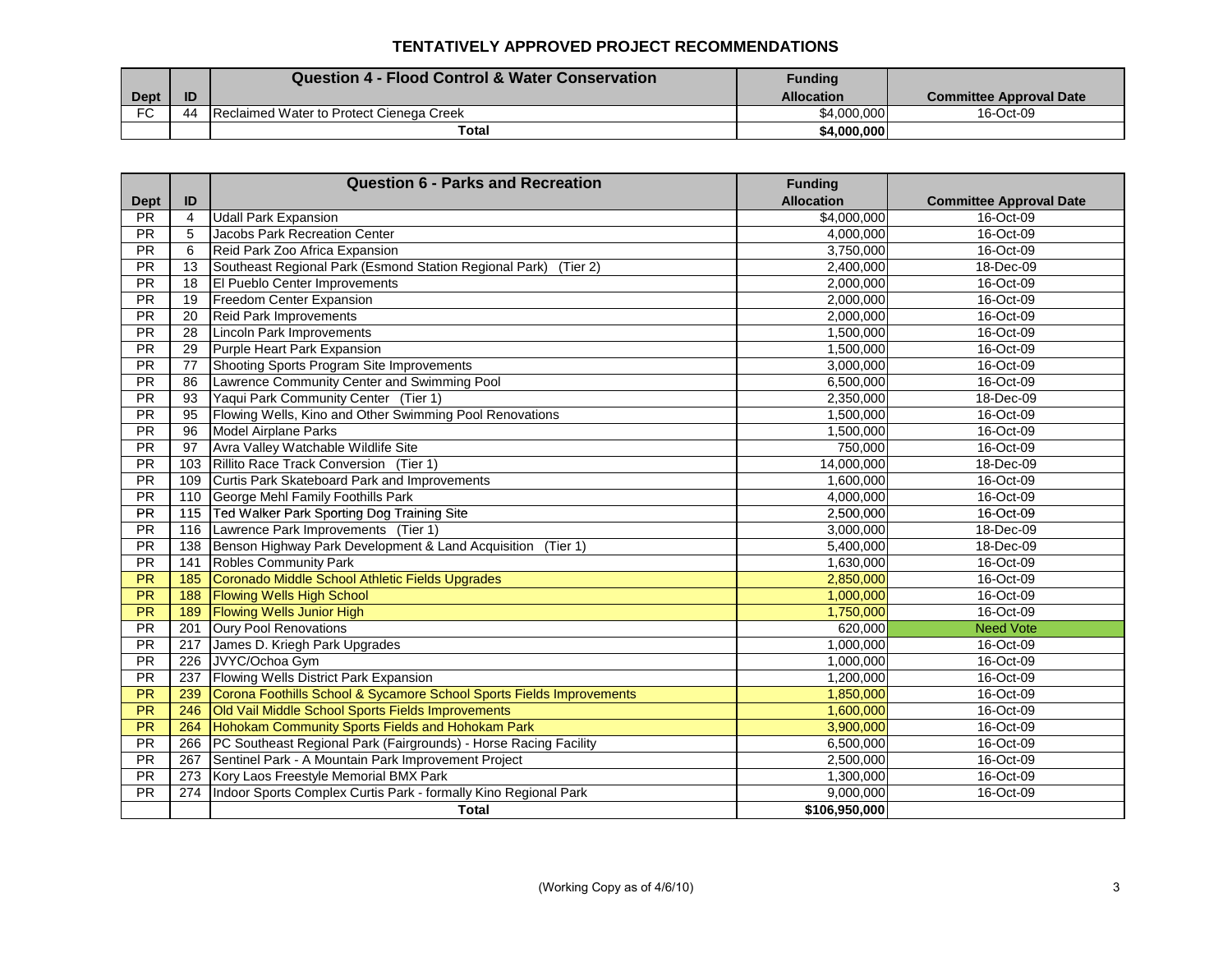## **GROUP 2 - SUBCATEGORY B County Administrator recommendation LESS than Subcommittee PROJECTS CONTINUED FROM 3/19/10 MEETING**

|      | Question 1 - Open Space, Historic & Cultural Conservation   | <b>Subcommittee</b>    | <b>County Admin</b> |                                  |
|------|-------------------------------------------------------------|------------------------|---------------------|----------------------------------|
| Dept |                                                             | <b>Recommendations</b> | November 2009       | <b>Committee Recommendations</b> |
| OS.  | <b>Habitat Protection Priorities &amp; Associated Lands</b> | \$213,750,000          | \$110,000,000       |                                  |
| OS.  | Community Open Space                                        | 71.250.000             | 10.000.000          |                                  |
|      | Total                                                       | \$285,000,000          | \$120,000,000       |                                  |

|      |           | <b>Question 2 - Public Health, Libraries &amp; Community Facilities</b> | <b>Subcommittee</b>    | <b>County Admin</b> |                                  |
|------|-----------|-------------------------------------------------------------------------|------------------------|---------------------|----------------------------------|
| Dept | <b>ID</b> |                                                                         | <b>Recommendations</b> | November 2009       | <b>Committee Recommendations</b> |
| FM   |           | 108 East Side Government/Comm. Ctr: Library, Pool, Park, Sheriff        | \$21,800,000           | \$10,000,000        |                                  |
|      |           | <b>Total</b>                                                            | \$21,800,000           | \$10,000,000        |                                  |

|                                                     |           | <b>Question 3 - Public Safety &amp; Justice</b> | <b>Subcommittee</b>    | <b>County Admin</b> |                                  |
|-----------------------------------------------------|-----------|-------------------------------------------------|------------------------|---------------------|----------------------------------|
| Dept                                                | <b>ID</b> |                                                 | <b>Recommendations</b> | November 2009       | <b>Committee Recommendations</b> |
| There are no projects in this category for Table 3. |           |                                                 |                        |                     |                                  |

|           |           | Question 4 - Flood Control & Water Conservation           | <b>Subcommittee</b>    | <b>County Admin</b> |                                  |
|-----------|-----------|-----------------------------------------------------------|------------------------|---------------------|----------------------------------|
| Dept      | <b>ID</b> |                                                           | <b>Recommendations</b> | November 2009       | <b>Committee Recommendations</b> |
| <b>FC</b> | -52       | Canada del Oro Wash Floodplain and Open Space Acquisition | \$5,000,000            | \$4,000,000         |                                  |
| <b>FC</b> | -58       | Santa Cruz River: Rillito and CDO Confluence              | 15.000.000             | 5,000,000           |                                  |
|           |           | Total                                                     | \$20,000,000           | \$9,000,000         |                                  |

|           | <b>Question 6 - Parks and Recreation</b>                         | <b>Subcommittee</b>   | <b>County Admin</b> |                                  |
|-----------|------------------------------------------------------------------|-----------------------|---------------------|----------------------------------|
| Dept   ID |                                                                  | <b>Recommendation</b> | November 2009       | <b>Committee Recommendations</b> |
| PR.       | 137 BAJA Seniors Sports Complex (Tier 1)                         | \$5,000,000           | \$4,000,000         |                                  |
| PR        | 181 Sahuarita Pool and Recreation Complex / YMCA (Tier 2)        | 12,652,000            | 6,000,000           |                                  |
|           | PR 210 Bureau of Reclamation Sports Park (Tier 2)                | 17,500,000            | 5,000,000           |                                  |
| <b>PR</b> | 231 Arizona Velodrome Center (Tier 3)                            | 5,000,000             | 3,500,000           |                                  |
| PR.       | 277 Pima County Softball Tournament and Recreation Park (Tier 1) | 10,000,000            | 5,000,000           |                                  |
| FC        | 12 Big Wash Linear Park and CDO Wash Linear Park (Tier 3)        | 7,000,000             | 3,000,000           |                                  |
|           | Total                                                            | \$57,152,000          | \$26,500,000        |                                  |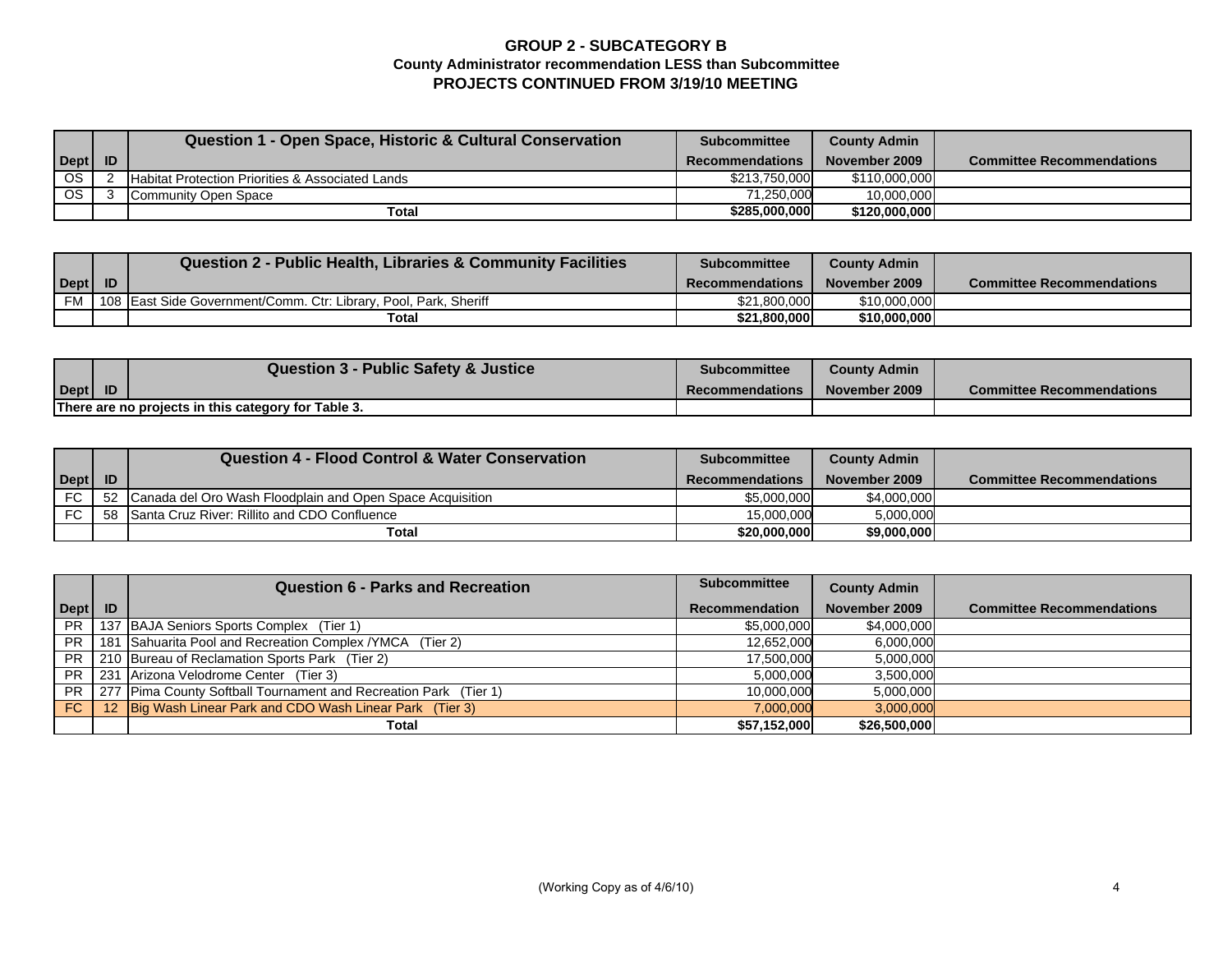# **GROUP 3 - SUBCATEGORY A Projects not heard by Subcommittee but recommended by County Administrator**

|             |     | Question 1 - Open Space, Historic & Cultural Conservation | <b>Subcommittee</b>    | <b>County Admin</b> |                                  |
|-------------|-----|-----------------------------------------------------------|------------------------|---------------------|----------------------------------|
| <b>Dept</b> | ID  |                                                           | <b>Recommendations</b> | November 2009       | <b>Committee Recommendations</b> |
| ΗP          | 124 | Historic Pima County Churches (\$650,000)                 |                        |                     |                                  |
| <b>HP</b>   | 125 | Ajo Curley School Gym & Town Plaza                        |                        | \$1,300,000         |                                  |
| HP          | 126 | Dunbar School Rehabilitation                              |                        | .500,000            |                                  |
| HP          | 128 | Performing Arts Center Rehabilitation                     |                        | 000,000,1           |                                  |
|             |     | Total                                                     | \$0                    | \$3,800,000         |                                  |

|           |     | <b>Question 2 - Public Health, Libraries &amp; Community Facilities</b> | <b>Subcommittee</b> | <b>County Admin</b> |                                  |
|-----------|-----|-------------------------------------------------------------------------|---------------------|---------------------|----------------------------------|
| Dept      | ID  |                                                                         | Recommendations     | November 2009       | <b>Committee Recommendations</b> |
| <b>FM</b> | 109 | Pima Air and Space Museum - Cold War Hangar                             |                     | \$4,000,000         |                                  |
| <b>FM</b> | 110 | <b>IElections Equipment</b>                                             |                     | 5,000,000           |                                  |
|           |     | Total                                                                   | \$0                 | \$9,000,000         |                                  |

|           |     | <b>Question 3 - Public Safety &amp; Justice</b>    | Subcommittee           | <b>County Admin</b> |                                  |
|-----------|-----|----------------------------------------------------|------------------------|---------------------|----------------------------------|
| Dept      | ID  |                                                    | <b>Recommendations</b> | November 2009       | <b>Committee Recommendations</b> |
| <b>FM</b> | 112 | <b>Joint Municipal and Justice Courts Facility</b> |                        | \$40,000,000        |                                  |
|           |     | Total                                              | \$0l                   | \$40,000,000        |                                  |

|               |    | Question 4 - Flood Control & Water Conservation | <b>Subcommittee</b> | <b>County Admin</b> |                                  |
|---------------|----|-------------------------------------------------|---------------------|---------------------|----------------------------------|
| Dept          | ID |                                                 | Recommendations     | November 2009       | <b>Committee Recommendations</b> |
| $\Gamma$<br>∾ | 60 | Pantano Wash: Cravcroft to Grant                |                     | \$6,000,000         |                                  |
|               |    | Total                                           | \$OI                | \$6,000,000         |                                  |

|             |     | <b>Question 6 - Parks and Recreation</b>                   | <b>Subcommittee</b>    | <b>County Admin</b> |                                  |
|-------------|-----|------------------------------------------------------------|------------------------|---------------------|----------------------------------|
| <b>Dept</b> | ID  |                                                            | <b>Recommendations</b> | November 2009       | <b>Committee Recommendations</b> |
| <b>PR</b>   | 278 | <b>River Park Acquisitions and Development Countywide*</b> |                        | \$20,000,000        |                                  |
| <b>PR</b>   | 279 | Sports Fields Countywide                                   |                        | 20,000,000          |                                  |
| <b>PR</b>   | 280 | School District Partnerships*                              |                        | 15,000,000          |                                  |
| <b>PR</b>   | 281 | Public Natural Park Trail Access*                          |                        | 2,000,000           |                                  |
|             |     | Total                                                      | \$O                    | \$57,000,000        |                                  |

\*Color coded projects are those recommended to be included in either PR278, PR280 or PR281, as recommended by the County Administrator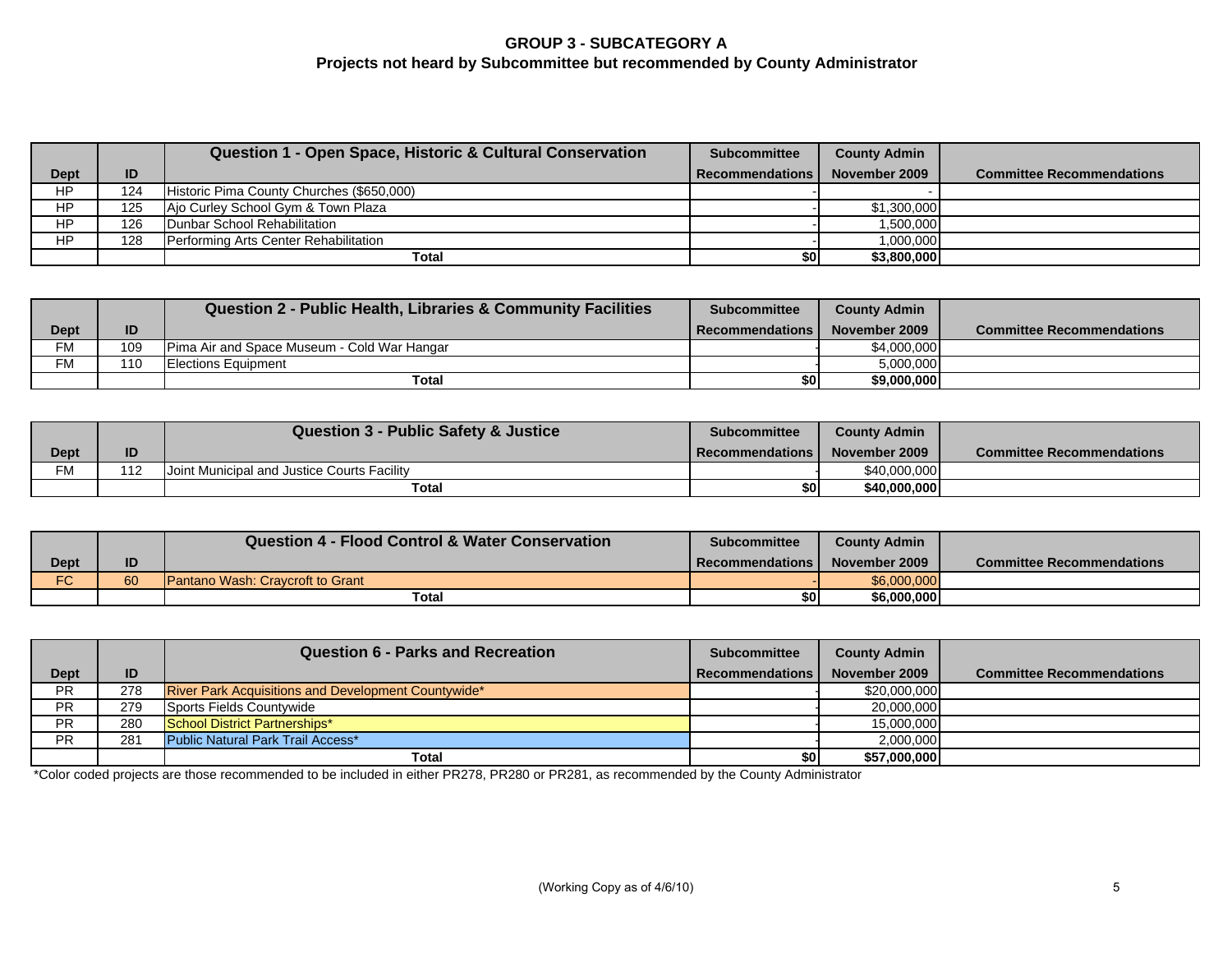# **GROUP 3 - SUBCATEGORY B Projects not recommended by County Administrator**

|            | Question 1 - Open Space, Historic & Cultural Conservation             | <b>Subcommittee</b>    | <b>County Admin</b> |                                  |
|------------|-----------------------------------------------------------------------|------------------------|---------------------|----------------------------------|
| $Depth$ ID |                                                                       | <b>Recommendations</b> | November 2009       | <b>Committee Recommendations</b> |
| <b>HP</b>  | 101 Ajo Historic District Churches Façade/Roof Repairs                | \$300,000              |                     |                                  |
| HP         | 102 Anza National Historic Trail                                      | 2,000,000              |                     |                                  |
| HP         | 104 Canoa Ranch Master Plan Rehabilitation (partially funded in PR80) | 5,000,000              |                     |                                  |
| <b>HP</b>  | 105 Empirita Upper Ranch Buildings Rehabilitation                     | 2,000,000              |                     |                                  |
| <b>HP</b>  | 106 Historic Pima County School Houses                                | 300,000                |                     |                                  |
| HP         | 107 OS Repair and Rehabilitation of Historic Buildings                | 2,000,000              |                     |                                  |
| HP         | 112 Marana Church Rehabilitation                                      | 350,000                |                     |                                  |
| <b>HP</b>  | 122 University Indian Ruin/House Rehabilitation                       | 1,000,000              |                     |                                  |
| HP         | 123 Palo Alto Ranch House & School Rehabilitation                     | 500,000                |                     |                                  |
| HP         | 127 Other COT Recommended Projects (sub com. recomm. lump sum)        | 11,400,000             |                     |                                  |
|            | Total                                                                 | \$24,850,000           | \$0                 |                                  |

|           |    | Question 2 - Public Health, Libraries & Community Facilities  | <b>Subcommittee</b>    | <b>County Admin</b> |                                  |
|-----------|----|---------------------------------------------------------------|------------------------|---------------------|----------------------------------|
| Dept      | ID |                                                               | <b>Recommendations</b> | November 2009       | <b>Committee Recommendations</b> |
| <b>FM</b> |    | Las Artes Dust Control and Fire Suppression System            | \$500,000              |                     |                                  |
| <b>FM</b> |    | 39 North Marana Library & Multi-Generational Community Center | 29,400,000             |                     |                                  |
| <b>FM</b> |    | 62 New Facility for Fleet Services Department                 | 8,660,000              |                     |                                  |
| FM        |    | 72 New Pima County Nursing Home and Add Adult Day Care        | 68,800,000             |                     |                                  |
| <b>FM</b> |    | 73 Pima Motorsports Park                                      | 280,000                |                     |                                  |
| <b>FM</b> |    | 74 Southern Arizona Kart Club                                 | 600,000                |                     |                                  |
| <b>FM</b> |    | 79 Colossal Cave Mountain Park                                | 535,000                |                     |                                  |
| <b>FM</b> |    | 86 Kino Sports Complex North Side Maintenance Facility        | 550,000                |                     |                                  |
| FM        |    | 102 Picture Rocks Community Center Expansion                  | 1,600,000              |                     |                                  |
| <b>CD</b> |    | Affordable Housing (Marana Request)                           | 1,250,000              |                     |                                  |
| CD        |    | Neighborhood Housing Stock Retention Fund (Marana Request)    | 750,000                |                     |                                  |
| <b>CD</b> |    | Affordable Housing Land Acquisition (S. Tucson)               | 5,000,000              |                     |                                  |
| CD        |    | Targeted Neighborhood Reinvestment (S. Tucson)                | 1,000,000              |                     |                                  |
| CD        |    | Targeted Neighborhood Reinvestment (Marana Request)           | 750,000                |                     |                                  |
|           |    | Total                                                         | \$119,675,000          | \$0                 |                                  |

|           | <b>Question 3 - Public Safety &amp; Justice</b> | Subcommittee           | <b>County Admin</b> |                                  |
|-----------|-------------------------------------------------|------------------------|---------------------|----------------------------------|
| Dept   ID |                                                 | <b>Recommendations</b> | November 2009       | <b>Committee Recommendations</b> |
| FM.       | <b>153 Northwest Regional Justice Center</b>    | \$20,700,000           |                     |                                  |
| <b>FM</b> | 199 Drexel Heights Sheriff's Sub-Station        | 1,775,000              |                     |                                  |
|           | Total                                           | \$22,475,000           |                     |                                  |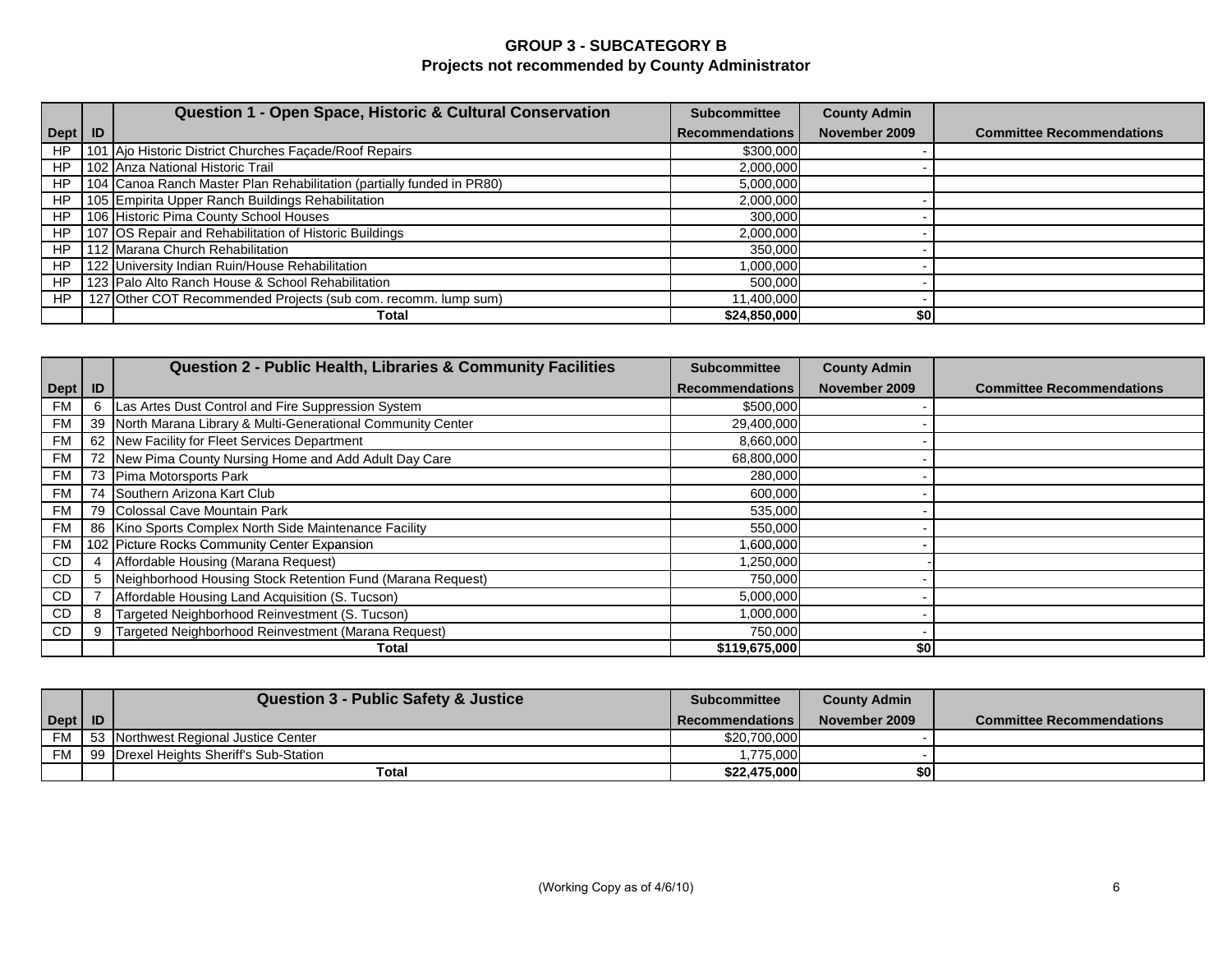# **GROUP 3 - SUBCATEGORY B Projects not recommended by County Administrator**

|           | <b>Question 4 - Flood Control &amp; Water Conservation</b> | <b>Subcommittee</b>    | <b>County Admin</b> |                                  |
|-----------|------------------------------------------------------------|------------------------|---------------------|----------------------------------|
| Dept   ID |                                                            | <b>Recommendations</b> | November 2009       | <b>Committee Recommendations</b> |
| FC.       | 14 South Tucson: S 7th Ave (28th to 29th St)               | \$2,500,000            |                     |                                  |
| FC.       | Pascua Yaqui Stormwater Improvements                       | 6,000,000              |                     |                                  |
| FC.       | 42 Green Valley Drainageways #3, 6, 9, 13, and 17          | 3,000,000              |                     |                                  |
| FC.       | 53 Chalk Wash in Oro Valley                                | 1.000.000              |                     |                                  |
| FC.       | 56 Neighborhood Drainage and Access Improvements           | 10,000,000             |                     |                                  |
| PR.       | 176 Reclaimed Waterline Extensions                         | 9,000,000              |                     |                                  |
|           | <b>Total</b>                                               | \$31,500,000           |                     |                                  |

|           |    | <b>Question 6 - Parks and Recreation</b>                                           | <b>Subcommittee</b>    | <b>County Admin</b> |                                  |
|-----------|----|------------------------------------------------------------------------------------|------------------------|---------------------|----------------------------------|
| Dept   ID |    |                                                                                    | <b>Recommendations</b> | November 2009       | <b>Committee Recommendations</b> |
| <b>PR</b> | 11 | Clements Senior Center Expansion (Tier 3)                                          | \$2,500,000            |                     |                                  |
| <b>PR</b> | 34 | Trails, Urban Pathways and Riverparks (City of Tucson) (Tier 3)                    | 4,000,000              |                     |                                  |
| <b>PR</b> | 37 | Amphi Middle School Community Park Development (Tier 2)                            | 870,000                |                     |                                  |
| <b>PR</b> | 38 | Partnership Projects (Tier 3)                                                      | 5.950.000              |                     |                                  |
| <b>PR</b> | 42 | Quincie Douglas Center Expansion (Tier 1)                                          | 1,000,000              |                     |                                  |
| <b>PR</b> | 44 | Oury Recreation Center Improvements (Tier 2)                                       | 900,000                |                     |                                  |
| <b>PR</b> | 46 | Kennedy Park Improvements and Expansion (Tier 1)                                   | 800,000                |                     |                                  |
| <b>PR</b> | 47 | Reid Park Soccer Field Replacement (Tier 3)                                        | 750,000                |                     |                                  |
| <b>PR</b> | 51 | McCormick Park Improvements (Tier 2)                                               | 500,000                |                     |                                  |
| <b>PR</b> |    | 52 La Madera Park Improvements (Tier 2)                                            | 500,000                |                     |                                  |
| <b>PR</b> | 71 | Urban Fringe Parks and Land Acquisition (Tier 2)                                   | 8,000,000              |                     |                                  |
| <b>PR</b> | 83 | Sports Fields & Security (Tier 2)                                                  | 5,473,000              |                     |                                  |
| <b>PR</b> | 84 | Environmental Compliance (Tier 2)                                                  | 5,000,000              |                     |                                  |
| <b>PR</b> | 87 | Park Facilities Renewal and Improvements (Tier 2)                                  | 4,000,000              |                     |                                  |
| <b>PR</b> | 88 | Park ADA Compliance Upgrades (Tier 2)                                              | 4,000,000              |                     |                                  |
| <b>PR</b> | 99 | County Ranch Improvements (Tier 2)                                                 | 620,000                |                     |                                  |
| <b>PR</b> |    | 119 CDO River Park Corridor Acquisitions (Tier 2)                                  | 2,600,000              |                     |                                  |
| <b>PR</b> |    | 122 Rillito River Park Corridor Acquisitions (Tier 2)                              | 900,000                |                     |                                  |
| <b>PR</b> |    | 124 Tanque Verde River Park Corridor Acquisitions (Tier 2)                         | 1,000,000              |                     |                                  |
| <b>PR</b> |    | 128 Pantano River Park Corridor Acquisitions (Tier 2)                              | \$4,300,000            |                     |                                  |
| <b>PR</b> |    | 130 Santa Cruz River Park Corridor Acquisitions (Tier 1)                           | 600,000                |                     |                                  |
| <b>PR</b> |    | 140 Ajo Detention Basin Park (Tier 1)                                              | 2,200,000              |                     |                                  |
| <b>PR</b> |    | 144 Rillito River Park - I-10 to La Cholla (Tier 2)                                | 3,000,000              |                     |                                  |
| <b>PR</b> |    | 147 Rillito River Park - La Cholla to Oracle Road (Tier 1)                         | 2,000,000              |                     |                                  |
| <b>PR</b> |    | 151 Robles Pass Trails Park Staging Area (Tier 2)                                  | 750,000                |                     |                                  |
| <b>PR</b> |    | 152 Arizona Trail - Sahuarita Road Trailhead (Tier 3)                              | 700,000                |                     |                                  |
| <b>PR</b> |    | 153 Chalk Mine Trailhead-Public Access for Tortolita Mtn Park - Phase One (Tier 2) | 750,000                |                     |                                  |
| <b>PR</b> |    | 154 Arizona Trail - Pistol Hill Road Trailhead (Tier 3)                            | 475,000                |                     |                                  |
| <b>PR</b> |    | 165 Tucson Mountain Park - King Canyon Trailhead (Tier 2)                          | 300,000                |                     |                                  |
| <b>PR</b> |    | 196 Hohokam Middle School (Tier 1)                                                 | 1,750,000              |                     |                                  |
| <b>PR</b> |    | 219 Hardy Road/Overton Road Property Acquistion (Tier 1)                           | 6,000,000              |                     |                                  |